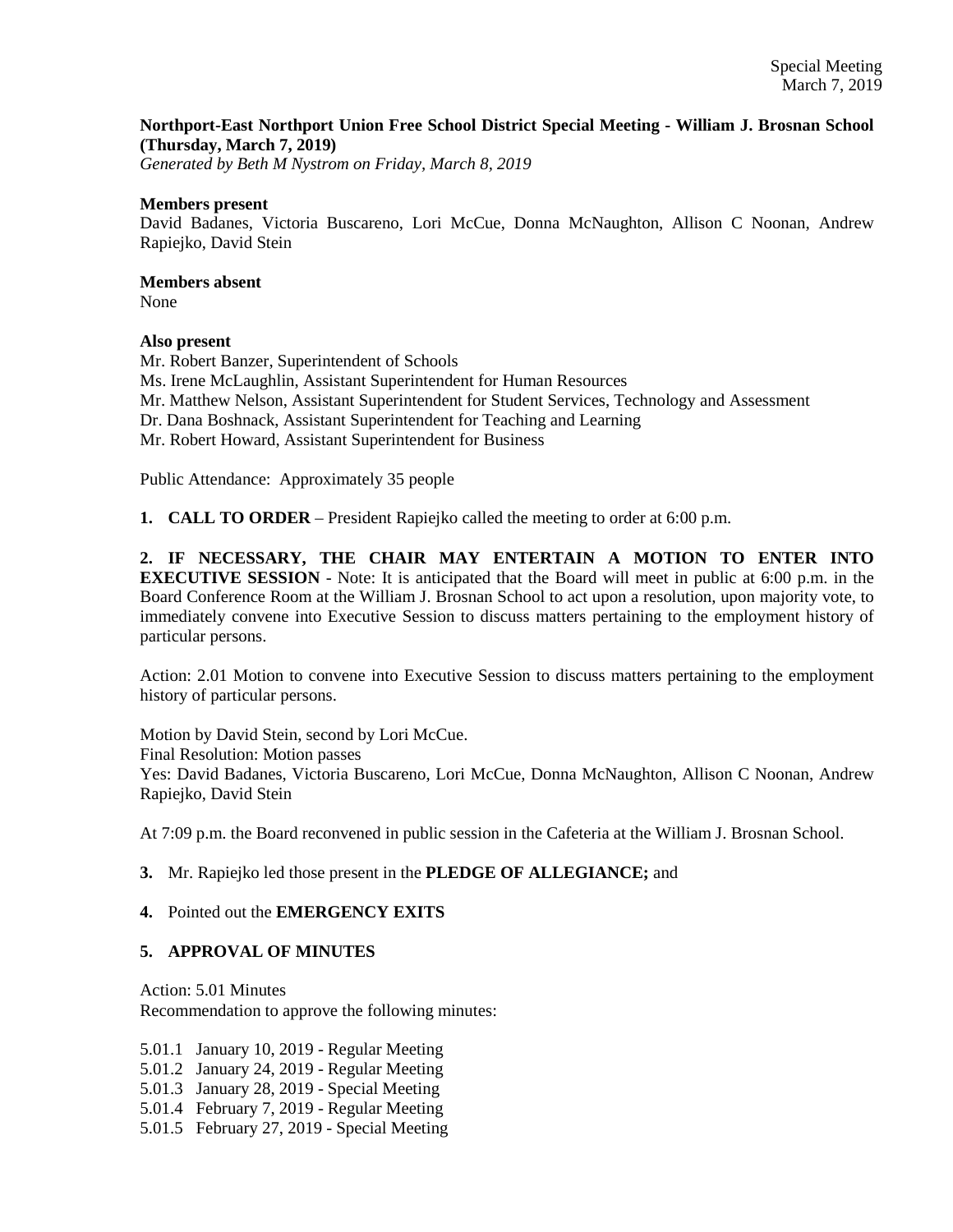Motion by Lori McCue, second by Victoria Buscareno. Final Resolution: Motion Passes Yes: Victoria Buscareno, David Badanes, Lori McCue, Donna McNaughton, Allison C Noonan, Andrew Rapiejko, David Stein

# **6. STUDENT AND STAFF RECOGNITION/ANNOUNCEMENTS FROM THE SUPERINTENDENT OF SCHOOLS**

Mr. Banzer stated that he attended the high school's production of Into the Woods and it was a phenomenal performance. He congratulated the cast and crew on the outstanding job.

On Saturday, March 16<sup>th</sup>, Senator Jim Gaughran will be holding a town hall meeting in the auditorium at Northport High School. Senator Gaughran will be addressing issues related to LIPA. Mr. Banzer asked the community to set aside time from 10 a.m. to noon on March  $16<sup>th</sup>$  to attend this very important meeting.

President Rapiejko stated that tonight's public comments will only be related to business items on the agenda and the budget items being reviewed. The Board has received a number of emails and requests from parents and community members about class size particularly at Fifth Avenue and Pulaski Road Schools.

Mr. Banzer stated that there has been a lot of discussion recently about recess and it is something the District is looking into. The District wants students to go outside but there are parameters that have to be worked with.

Dr. Dana Boshnack, Assistant Superintendent for Teaching and Learning, stated that she has met with parents and elementary principals about outdoor recess. There are other barriers besides the weather and temperature that have to be considered when the students go outside. The temperature of 25 degrees real feel (counting wind chill factor) is used consistently across the six elementary schools. Other things that come up are building and grounds factors and heavy winds. Dr. Boshnack stated that she researched surrounding districts and we have one of the lower temperature guidelines. The ultimate goal is to increase the amount of time students are outside for recess. Dr. Boshnack stated that parents have come up with ways to communicate with families to make sure students have proper attire to go outside.

Superintendent Banzer congratulated Sydnie Rohme on being chosen as a News12 Scholar Athlete and the recipient of a \$1,000 scholarship.

## **7. DISCUSSION OF SUPERINTENDENT'S PROPOSED 2019-2020 BUDGET**

Discussion: 7.01 Discussion of Buildings & Grounds and Transportation in following Budget Function Codes:

| <b>Function Code</b> | Description                             |
|----------------------|-----------------------------------------|
| 1620                 | Operation of Plant                      |
| 1621                 | Maintenance of Plant                    |
| 1660                 | <b>Central Warehouse</b>                |
| 1670                 | <b>Central Printing and Mailing</b>     |
| 5510                 | <b>District Operated Transportation</b> |
| 5540                 | <b>Contract Transportation</b>          |

Mr. Banzer presented the proposed 2019-2020 Budget overview on Buildings & Grounds, Transportation and Security. Mr. Banzer reviewed the Mission, Vision and Core Values and Beliefs of the Northport-East Northport Union Free School District. The Budget Priorities are to maintain instruction, co-curricular and extra-curricular program; support the mission, vision and core beliefs and priorities of the district; seek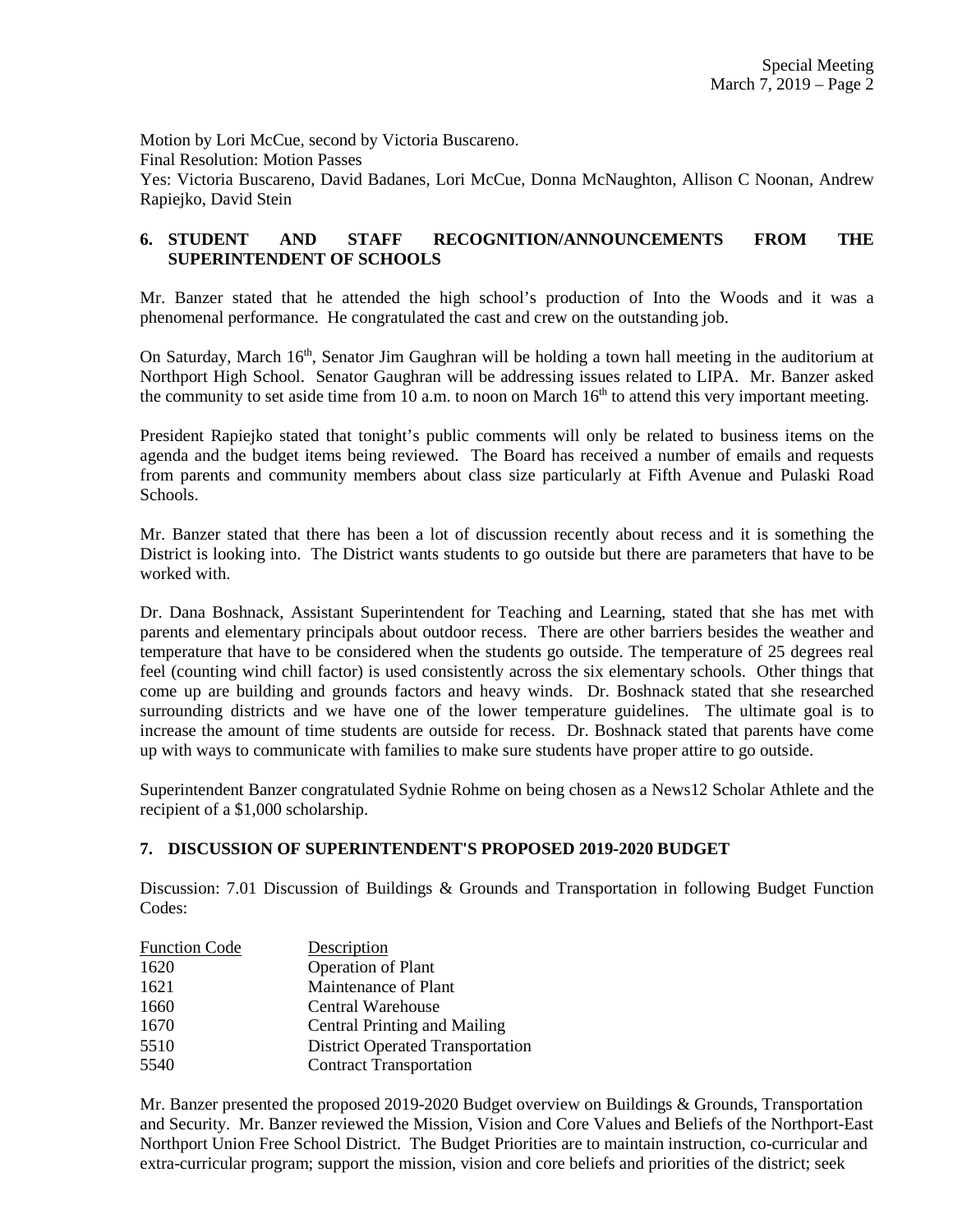efficiencies and savings; and create a budget within the tax levy limit. Mr. Banzer reviewed the Budget Development and the Board's budget meetings and the budget history. The preliminary 2019-2020 budget is \$171,397.668 which is a 2.75% increase.

Mr. Banzer and Mr. Robert Howard, Assistant Superintendent for Business, reviewed the 2019-2020 proposed budget for buildings and grounds, security and transportation. The proposed 2019-2020 Building and Grounds budget includes Operation of Plant, Maintenance of Plant, Central Warehouse and Central Printing. The proposed 2019-2020 budget for Buildings and Grounds is \$4,412,401, a 4.54% increase. The proposed 2019-2020 Security budget includes Equipment, Contract Services and Supplies. The proposed 2019-2020 Security budget is \$500,351, an 8.39% decrease. The proposed 2019-2020 Transportation budget includes District Transportation and Contract Transportation. The proposed 2019- 2020 Transportation budget is \$7,533,226, a 1.21% increase. It includes the purchase of one large diesel bus.

The Board discussed the proposed equipment purchases for buildings and grounds, ScholarChip program, security and environmental consultants, postage expenses, diesel bus purchase, and the fuel budget for buses.

Community questions included security camera purchases, inventory replacement, grants, security training, smoke doors, and transportation.

## **8. SUPERINTENDENT'S REPORT, GENERAL - FOR BOARD ACTION**

Action: 8.01 Personnel Actions Report Recommendation to approve the attached Personnel Actions Report

President Rapiejko announced the retirement of Joseph Morra, Custodial Worker I.

Motion by Lori McCue, second by Donna McNaughton. Final Resolution: Motion Passes Yes: David Badanes, Lori McCue, Donna McNaughton, Allison C Noonan, Andrew Rapiejko, David Stein Abstain: Victoria Buscareno

Action: 8.02 Policies - Second Read and Adopt Recommendation to receive for a second read and to adopt the revisions to the following policies:

8.02.2 Policy #5215 - "Soliciting Funds from Students"

Motion by Donna McNaughton, second by Allison C Noonan. Final Resolution: Motion Passes Yes: Victoria Buscareno, David Badanes, Lori McCue, Donna McNaughton, Allison C Noonan, Andrew Rapiejko, David Stein

Recommendation to table item 8.02.1

8.02.1 Policy #5210 - "Athletic Placement Process for Interscholastic Athletic Programs"

Revisions to Policy #5210 were requested by the Board to be reviewed by counsel.

Motion by David Badanes, second by David Stein. Motion Passes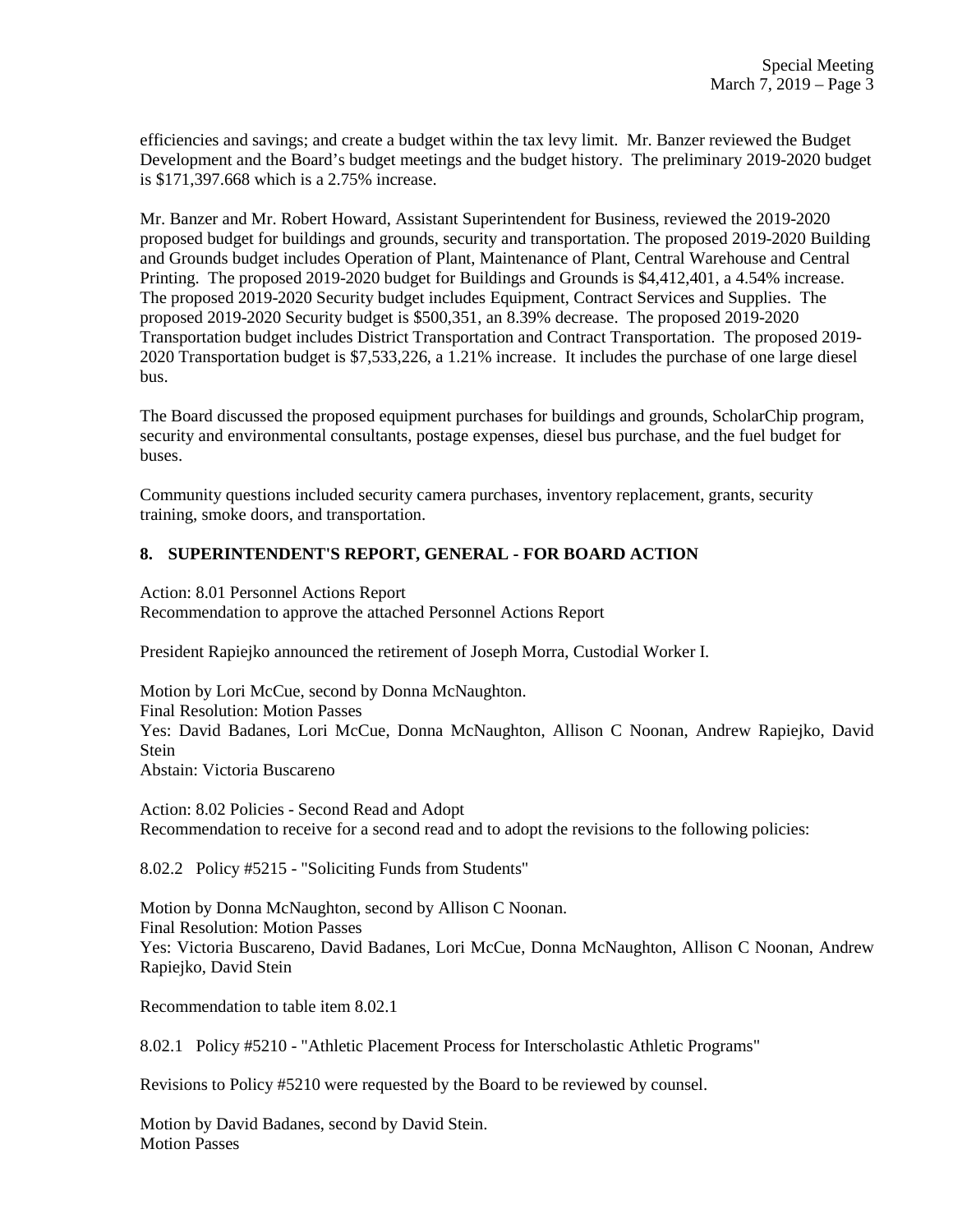Yes: Victoria Buscareno, David Badanes, Lori McCue, Donna McNaughton, Allison C Noonan, Andrew Rapiejko, David Stein

#### **9. SUPERINTENDENT'S REPORT, FINANCIAL - FOR BOARD ACTION**

Action: 9.01 Lillian S. Brueggemann Memorial Scholarship Fund Recommendation to approve the following resolution:

 "RESOLVED, that the Board of Education accept the donation of \$2,500.00 from the Lillian S. Brueggemann Foundation to the Lillian S. Brueggemann Memorial Scholarship Fund."

Motion by Donna McNaughton, second by Allison C Noonan. Final Resolution: Motion Passes Yes: Victoria Buscareno, David Badanes, Lori McCue, Donna McNaughton, Allison C Noonan, Andrew Rapiejko, David Stein

Action, Information: 9.02 Happy School Bus Scholarship Fund Recommendation to approve the following resolution:

 "RESOLVED, that the Board of Education hereby accepts the donation of \$1,000.00 from Linda Gruhn to the Happy School Bus Scholarship Fund."

Motion by Donna McNaughton, second by Allison C Noonan. Final Resolution: Motion Passes Yes: Victoria Buscareno, David Badanes, Lori McCue, Donna McNaughton, Allison C Noonan, Andrew Rapiejko, David Stein

Action: 9.03 Norwood Avenue Field Trip Donation Recommendation to approve the following resolution:

 "BE IT RESOLVED, that the Board of Education hereby gratefully accepts a donation of \$2,860 from Northport-East Northport residents for the purpose of covering the cost of transportation for the Norwood Avenue Elementary class field trip on May 30, 2019, and increase the 2018-2019 budget code A2110.4010.00.2901 by \$2,860 for this purpose.

 BE IT RESOLVED, that the Board of Education hereby approves an increase in the revenue code A2705 of the 2018-2019 budget by \$2,860 with the understanding that this increase in revenue is the result of donations from Northport-East Northport residents."

Motion by Donna McNaughton, second by Allison C Noonan. Final Resolution: Motion Passes Yes: Victoria Buscareno, David Badanes, Lori McCue, Donna McNaughton, Allison C Noonan, Andrew Rapiejko, David Stein

Action: 9.04 Ocean Avenue PTA Donation Recommendation to approve the following resolution:

 "RESOLVED, that the Board of Education accept the donation of \$13,540.00 from the Ocean Avenue Parent-Teacher Association to be used for the purpose of covering the charge of new audio-visual equipment, and increase the 2018-2019 budget codes A2630.5030.00.2200 by \$9,056 and A2110.4010.01.2804 by \$4,484.00 for this purpose.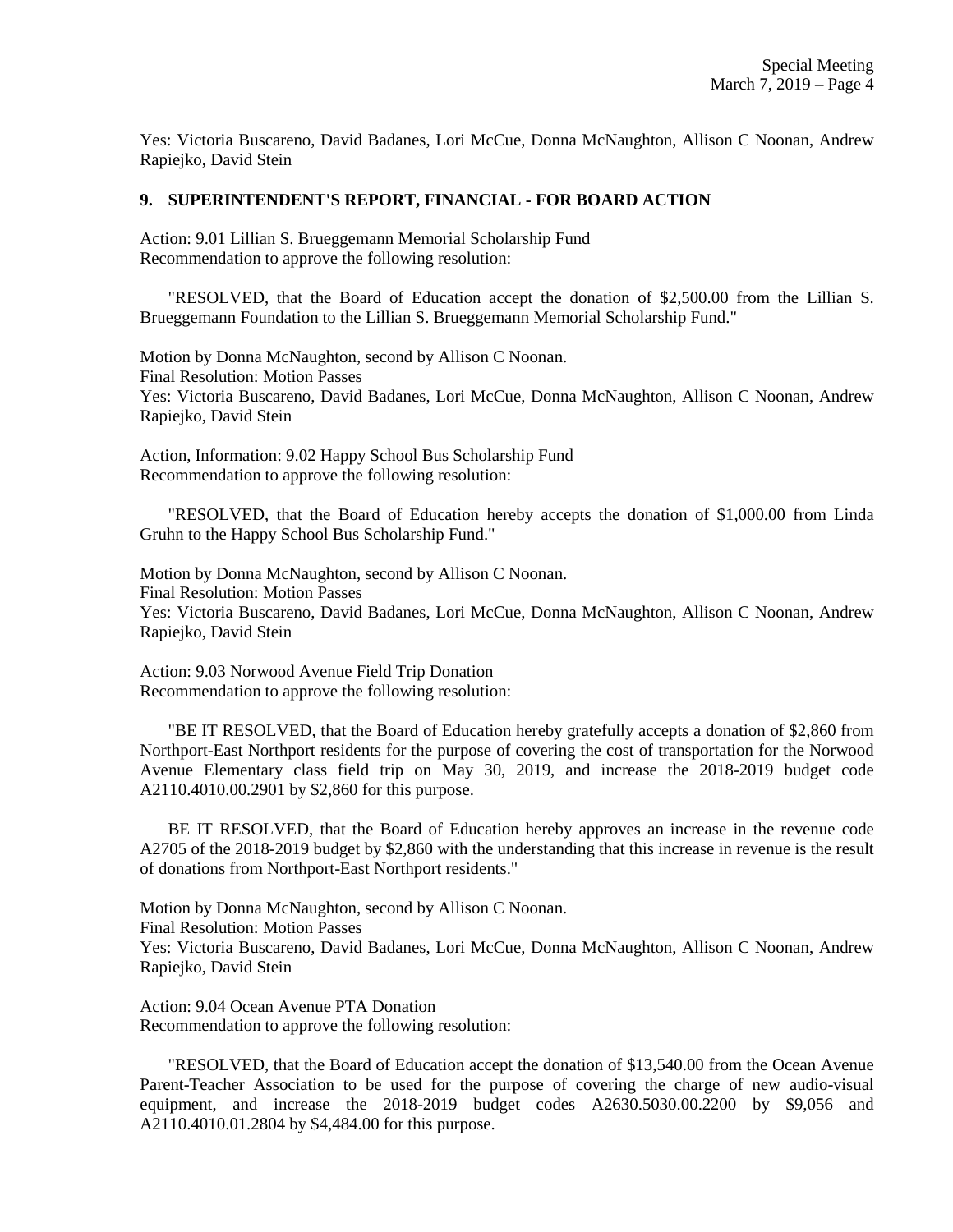RESOLVED, that the Board of Education hereby approves an increase in the revenue code A2705 of the 2018-2019 budget by \$13,540.00 with the understanding that this increase in revenue is the result of a donation from the Ocean Avenue PTA."

Motion by Donna McNaughton, second by Allison C Noonan.

Final Resolution: Motion Passes

Yes: Victoria Buscareno, David Badanes, Lori McCue, Donna McNaughton, Allison C Noonan, Andrew Rapiejko, David Stein

Action: 9.05 DLG Music Inc.

Recommendation to approve a Supplementary Education Services Agreement between the Northport-East Northport Union Free School District and DLG Music Inc for accompaniment for IB Music Students, in the amount of \$990.00 (F&PA)

Motion by Donna McNaughton, second by Allison C Noonan. Final Resolution: Motion Passes Yes: Victoria Buscareno, David Badanes, Lori McCue, Donna McNaughton, Allison C Noonan, Andrew Rapiejko, David Stein

Action: 9.06 Kym Laube/Hugs, Inc.

Recommendation to approve a Supplementary Education Services Agreement between the Northport-East Northport Union Free School District and Kym Laube/Hugs, Inc. for a parent and student presentation, in the amount of \$500.00

Motion by Donna McNaughton, second by Allison C Noonan. Final Resolution: Motion Passes Yes: Victoria Buscareno, David Badanes, Lori McCue, Donna McNaughton, Allison C Noonan, Andrew Rapiejko, David Stein

Action: 9.07 Gerber Tours, Inc

Recommendation to approve a Rider to Agreement between the Board of Education of the Northport-East Northport Union Free School District and Gerber Tours, Inc. (FAS)

Motion by Donna McNaughton, second by Allison C Noonan. Final Resolution: Motion Passes Yes: Victoria Buscareno, David Badanes, Lori McCue, Donna McNaughton, Allison C Noonan, Andrew Rapiejko, David Stein

Action: 9.08 Gerber Tours, Inc

Recommendation to approve a Rider to Agreement between the Board of Education of the Northport-East Northport Union Free School District and Gerber Tours, Inc. (DAS)

Motion by Donna McNaughton, second by Allison C Noonan. Final Resolution: Motion Passes Yes: Victoria Buscareno, David Badanes, Lori McCue, Donna McNaughton, Allison C Noonan, Andrew Rapiejko, David Stein

Action: 9.09 Gerber Tours, Inc Recommendation to approve a Rider to Agreement between the Board of Education of the Northport-East Northport Union Free School District and Gerber Tours, Inc. (PRS)

Motion by Donna McNaughton, second by Allison C Noonan. Final Resolution: Motion Passes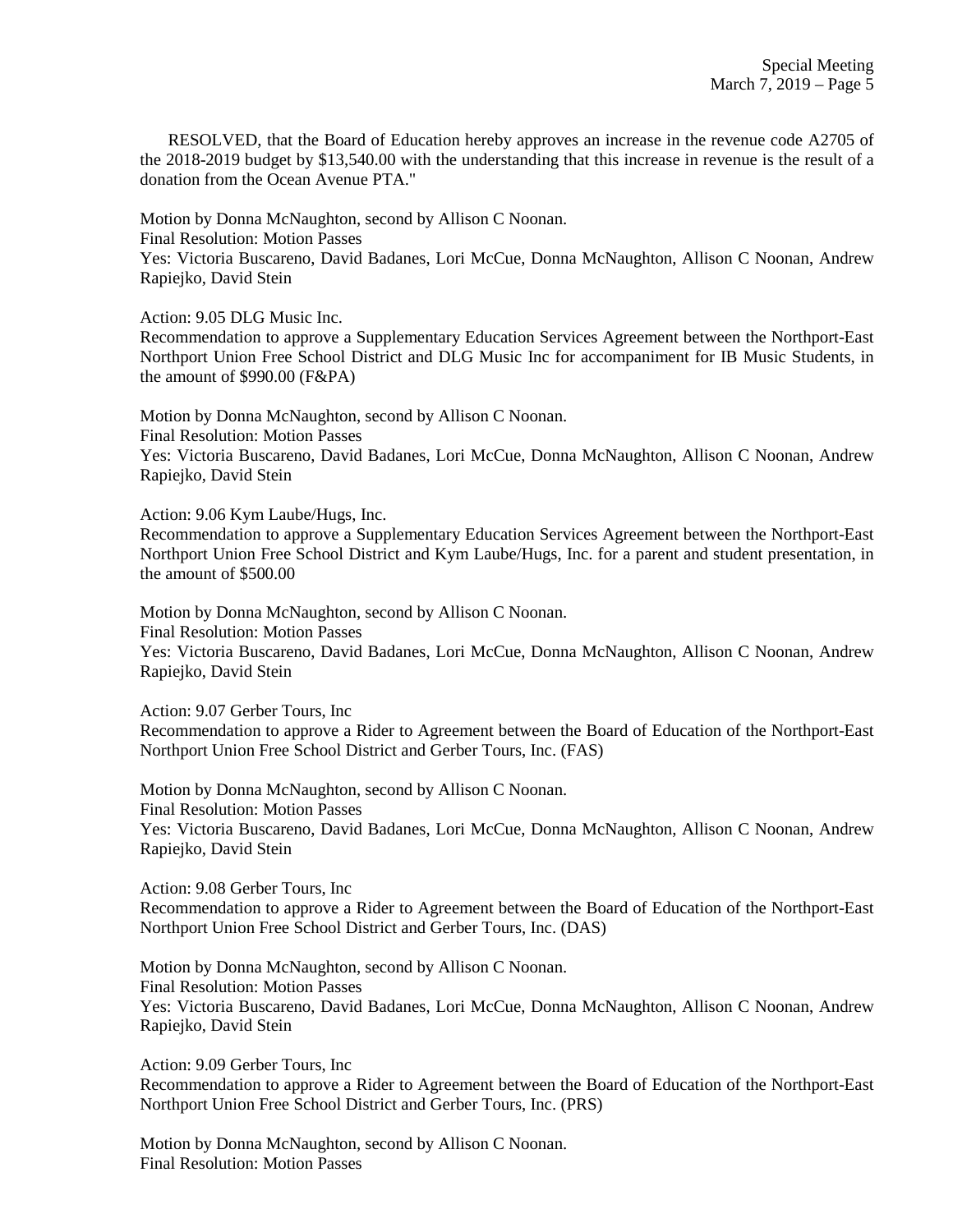Yes: Victoria Buscareno, David Badanes, Lori McCue, Donna McNaughton, Allison C Noonan, Andrew Rapiejko, David Stein

Action: 9.10 M&V Corporation Transportation, Inc. a/k/a/ M&V Limousine Recommendation to approve a Rider to Agreement between the Board of Education of the Northport-East Northport Union Free School District and M&V Corporate Transportation, Inc. a/k/a M&V Limousine (ENMS) (#10077860 and 10077861)

Motion by Donna McNaughton, second by Allison C Noonan. Final Resolution: Motion Passes Yes: Victoria Buscareno, David Badanes, Lori McCue, Donna McNaughton, Allison C Noonan, Andrew Rapiejko, David Stein

Action: 9.11 M&V Corporate Transportation Inc. a/k/a M&V Limousine Recommendation to approve a Rider to Agreement between the Board of Education of the Northport-East Northport Union Free School District and M&V Corporate Transportation, Inc. a/k/a M&V Limousine (ENMS) (#10077050, 10077054, 10077056, 10077055)

Motion by Donna McNaughton, second by Allison C Noonan. Final Resolution: Motion Passes Yes: Victoria Buscareno, David Badanes, Lori McCue, Donna McNaughton, Allison C Noonan, Andrew Rapiejko, David Stein

Action: 9.12 Dr. Sharone Gilbert, LLC

Recommendation to approve an Agreement for the Period November 1, 2018 to June 30, 2019 between the Northport-East Northport Union Free School District and Dr. Sharone Gilbert, LLC (Spec. Ed.)

Motion by Donna McNaughton, second by Allison C Noonan.

Final Resolution: Motion Passes

Yes: Victoria Buscareno, David Badanes, Lori McCue, Donna McNaughton, Allison C Noonan, Andrew Rapiejko, David Stein

Action: 9.13 Brookville Center for Children's Services, Inc. Recommendation to approve a 2018-2019 Agreement between the Northport-East Northport Union Free School District and Brookville Center for Children's Services, Inc. (Spec. Ed.)

Motion by Donna McNaughton, second by Allison C Noonan.

Final Resolution: Motion Passes

Yes: Victoria Buscareno, David Badanes, Lori McCue, Donna McNaughton, Allison C Noonan, Andrew Rapiejko, David Stein

Action: 9.14 Health Services Contracts

Recommendation to authorize the Board President to sign a contract with the following districts to provide Health Services for Northport-East Northport students attending school in that district during the 2018- 2019 school year:

9.14.1 Sachem Central School District, three (3) students attending Maimonides @ \$1,103.00, totaling \$3,309.00

Motion by Donna McNaughton, second by Allison C Noonan. Final Resolution: Motion Passes

Yes: Victoria Buscareno, David Badanes, Lori McCue, Donna McNaughton, Allison C Noonan, Andrew Rapiejko, David Stein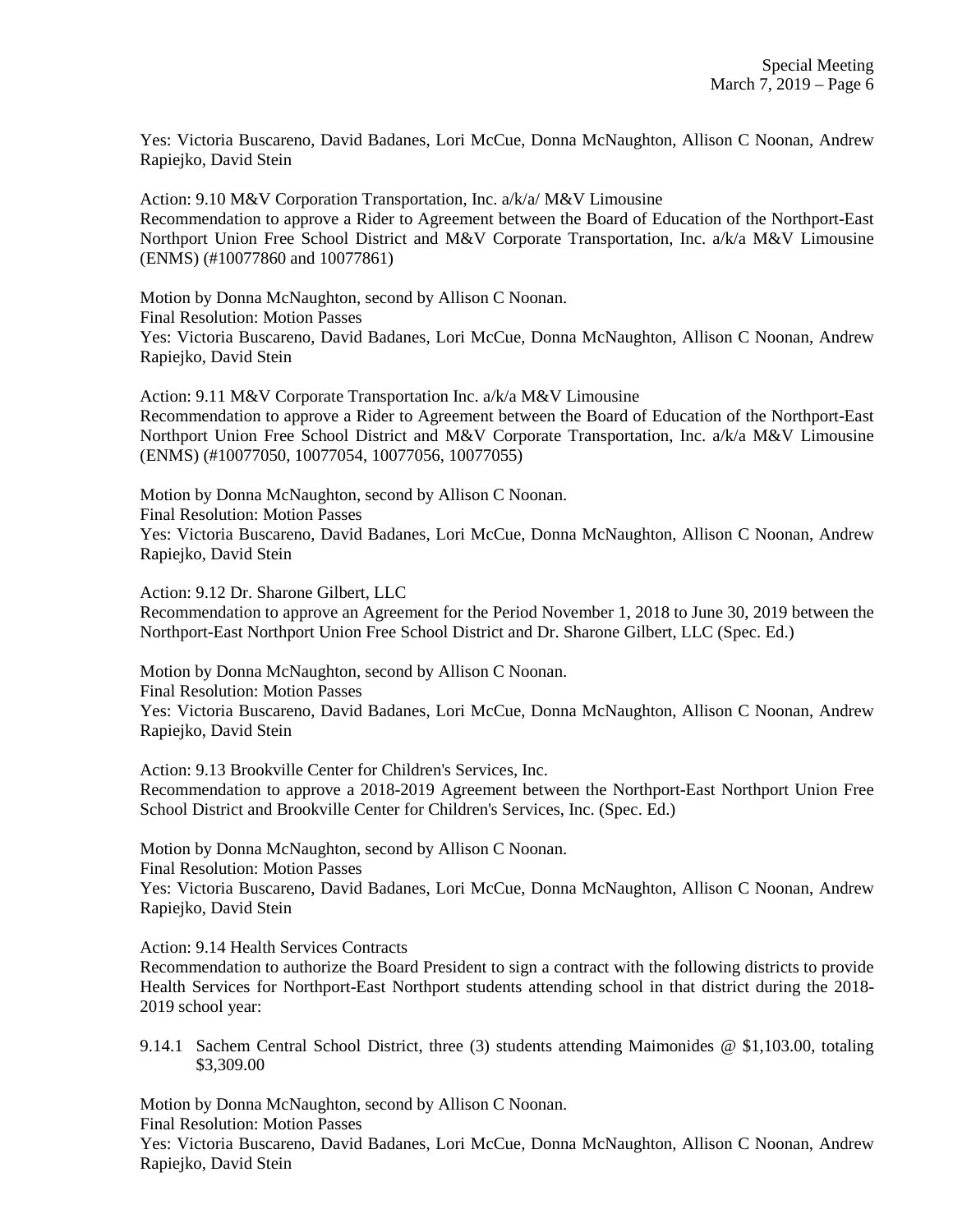Action: 9.15 Treasurer's Report and Monthly Summary of Receipts and Disbursements Recommendation to approve the Treasurer's Report and Monthly Summary of Receipts and Disbursements:

9.15.1 Treasurer's Report for the period December 1, 2018 through December 31, 2018 9.15.2 Monthly Summary of Receipts and Disbursements for the month ending December 31, 2018

Motion by Donna McNaughton, second by Allison C Noonan. Final Resolution: Motion Passes Yes: Victoria Buscareno, David Badanes, Lori McCue, Donna McNaughton, Allison C Noonan, Andrew Rapiejko, David Stein

Action: 9.16 Schedule of Investments Recommendation to approve the Schedule of Investments as of December 31, 2018

Motion by Donna McNaughton, second by Allison C Noonan. Final Resolution: Motion Passes Yes: Victoria Buscareno, David Badanes, Lori McCue, Donna McNaughton, Allison C Noonan, Andrew Rapiejko, David Stein

Action: 9.17 Collateral Schedule Recommendation to approve the Collateral Schedule as of December 31, 2018

Motion by Donna McNaughton, second by Allison C Noonan. Final Resolution: Motion Passes Yes: Victoria Buscareno, David Badanes, Lori McCue, Donna McNaughton, Allison C Noonan, Andrew Rapiejko, David Stein

Action: 9.18 Bank Reconciliation Recommendation to approve the Bank Reconciliation Report for the Month Ended December 31, 2018

Motion by Donna McNaughton, second by Allison C Noonan. Final Resolution: Motion Passes Yes: Victoria Buscareno, David Badanes, Lori McCue, Donna McNaughton, Allison C Noonan, Andrew Rapiejko, David Stein

Action: 9.19 General Fund Projected Cash Flow Statement Recommendation to approve the General Fund Projected Cash Flow Statement for the year ending 2018- 2019, Actual Data July 1, 2018 - December 31, 2018, Estimated Data January 1, 2019 - June 30, 2019

Motion by Donna McNaughton, second by Allison C Noonan. Final Resolution: Motion Passes Yes: Victoria Buscareno, David Badanes, Lori McCue, Donna McNaughton, Allison C Noonan, Andrew Rapiejko, David Stein

Action: 9.20 Monthly Revenue and Budget Status Report - School Lunch Fund Recommendation to approve the Monthly Revenue and Budget Status Report - School Lunch Fund for the Month Ending December 31, 2018

Motion by Donna McNaughton, second by Allison C Noonan. Final Resolution: Motion Passes Yes: Victoria Buscareno, David Badanes, Lori McCue, Donna McNaughton, Allison C Noonan, Andrew Rapiejko, David Stein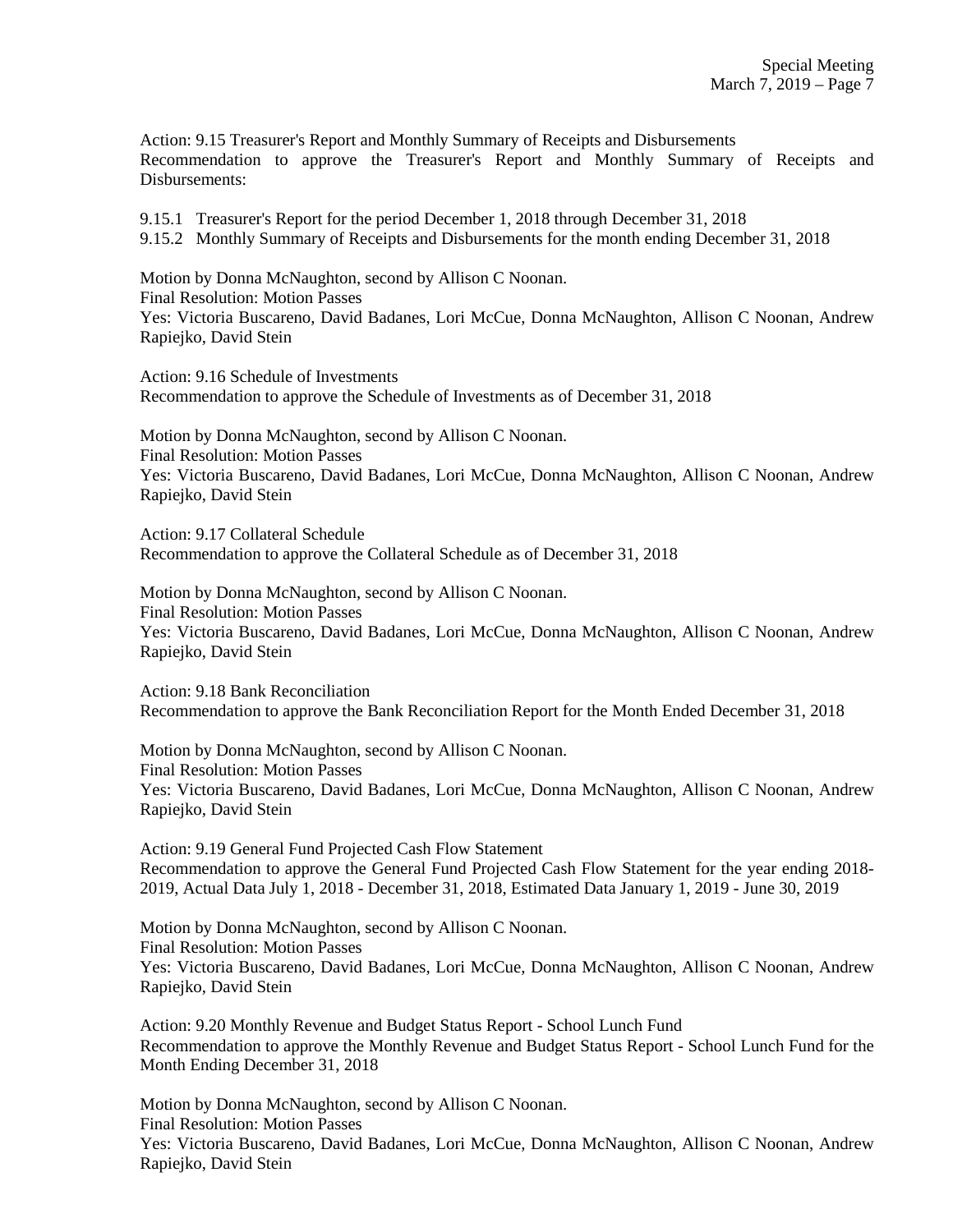Action: 9.21 Monthly Revenue and Budget Status Report - Special Aid Fund Recommendation to approve the Monthly Revenue and Budget Status Report - Special Aid Fund for the Month Ending December 31, 2018

Motion by Donna McNaughton, second by Allison C Noonan. Final Resolution: Motion Passes Yes: Victoria Buscareno, David Badanes, Lori McCue, Donna McNaughton, Allison C Noonan, Andrew Rapiejko, David Stein

Action: 9.22 Monthly Revenue and Budget Status Report - General Fund Recommendation to approve the Monthly Revenue and Budget Status Report - General Fund for the Month Ending December 31, 2018

Motion by Donna McNaughton, second by Allison C Noonan. Final Resolution: Motion Passes Yes: Victoria Buscareno, David Badanes, Lori McCue, Donna McNaughton, Allison C Noonan, Andrew Rapiejko, David Stein

Action: 9.23 Monthly Revenue and Budget Status Report - Capital Fund Recommendation to approve the Monthly Revenue and Budget Status Report - Capital Fund for the Month Ending December 31, 2018

Motion by Donna McNaughton, second by Allison C Noonan. Final Resolution: Motion Passes Yes: Victoria Buscareno, David Badanes, Lori McCue, Donna McNaughton, Allison C Noonan, Andrew Rapiejko, David Stein

Action: 9.24 School Lunch Profit and Loss Statement Recommendation to approve the School Lunch Profit and Loss Statement for the Month Ending December 31, 2018

Motion by Donna McNaughton, second by Allison C Noonan. Final Resolution: Motion Passes Yes: Victoria Buscareno, David Badanes, Lori McCue, Donna McNaughton, Allison C Noonan, Andrew Rapiejko, David Stein

Action: 9.25 Quarterly Trial Balance Reports Recommendation to approve the Quarterly Trial Balance Reports for the period July 1, 2018 - December 31, 2018

Motion by Donna McNaughton, second by Allison C Noonan. Final Resolution: Motion Passes Yes: Victoria Buscareno, David Badanes, Lori McCue, Donna McNaughton, Allison C Noonan, Andrew Rapiejko, David Stein

Action: 9.26 Quarterly Student Activity Account Reports Recommendation to approve the Quarterly Student Activity Account Reports for the period October 1, 2017 - December 30, 2018:

9.26.1 Northport High School

9.26.2 East Northport Middle School

9.26.3 Northport Middle School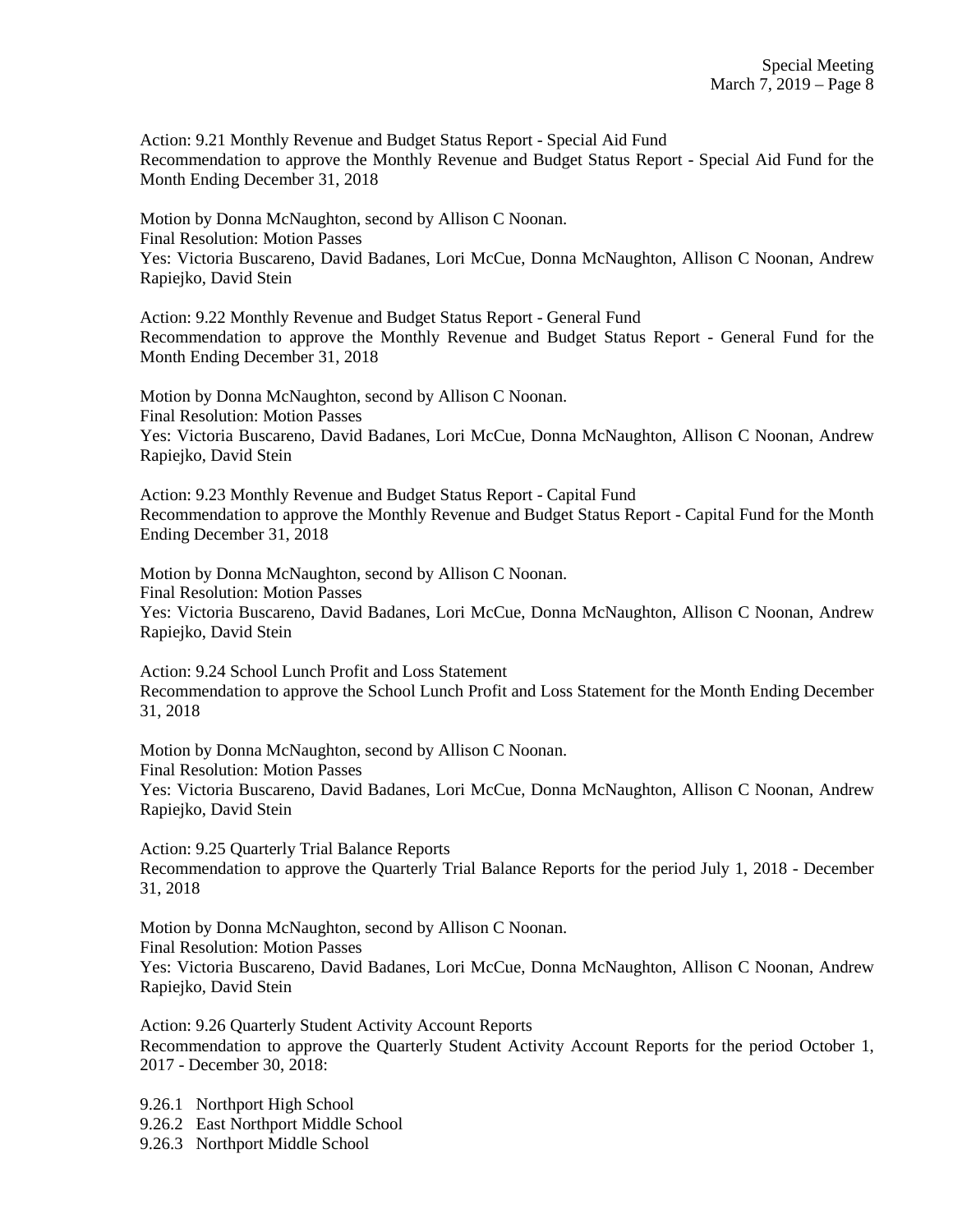Motion by Donna McNaughton, second by Allison C Noonan. Final Resolution: Motion Passes Yes: Victoria Buscareno, David Badanes, Lori McCue, Donna McNaughton, Allison C Noonan, Andrew Rapiejko, David Stein

Action: 9.27 Claims Auditor's Report

Recommendation to approve the Claims Auditor's Report for Warrants and Schedule of Claims for payments dated: January 11, 2019 (Payroll Trust & Agency Warrant), January 15, 2019 (Accounts Payable Warrant), January 25, 2019 (Payroll Trust & Agency Warrant), January 31, 2019 (Accounts Payable Warrant), January 2019 (Claims Audit Report)

Motion by Donna McNaughton, second by Allison C Noonan. Final Resolution: Motion Passes Yes: Victoria Buscareno, David Badanes, Lori McCue, Donna McNaughton, Allison C Noonan, Andrew Rapiejko, David Stein

Action: 9.28 Claims Auditor's Report - Payroll Audit Recommendation to approve the Claims Auditor's Report - Payroll Audit for the Payroll Distribution/Audit dated January 11, 2019 (NMS)

Motion by Donna McNaughton, second by Allison C Noonan. Final Resolution: Motion Passes Yes: Victoria Buscareno, David Badanes, Lori McCue, Donna McNaughton, Allison C Noonan, Andrew Rapiejko, David Stein

Action: 9.29 Transfer of General Fund Appropriations Recommendation to approve Transfer of General Fund Appropriations in the 2018-2019 fiscal year (\$34,940.00)

Motion by Donna McNaughton, second by Allison C Noonan. Final Resolution: Motion Passes Yes: Victoria Buscareno, David Badanes, Lori McCue, Donna McNaughton, Allison C Noonan, Andrew Rapiejko, David Stein

Action: 9.30 Transfer of Capital Fund Appropriations Recommendation to approve Transfer of Capital Fund Appropriations in the 2018-2019 fiscal year (\$2,101,827.06)

Motion by Donna McNaughton, second by Allison C Noonan. Final Resolution: Motion Passes Yes: Victoria Buscareno, David Badanes, Lori McCue, Donna McNaughton, Allison C Noonan, Andrew Rapiejko, David Stein

Action: 9.31 Hampton Jitney

Recommendation to approve a Rider to Agreement between the Board of Education of the Northport-East Northport Union Free School District and Hampton Jitney (Charter #23902 NHS)

Motion by Donna McNaughton, second by Allison C Noonan. Final Resolution: Motion Passes Yes: Victoria Buscareno, David Badanes, Lori McCue, Donna McNaughton, Allison C Noonan, Andrew Rapiejko, David Stein

# **10. SUPERINTENDENT'S REPORT - FOR INFORMATION ONLY**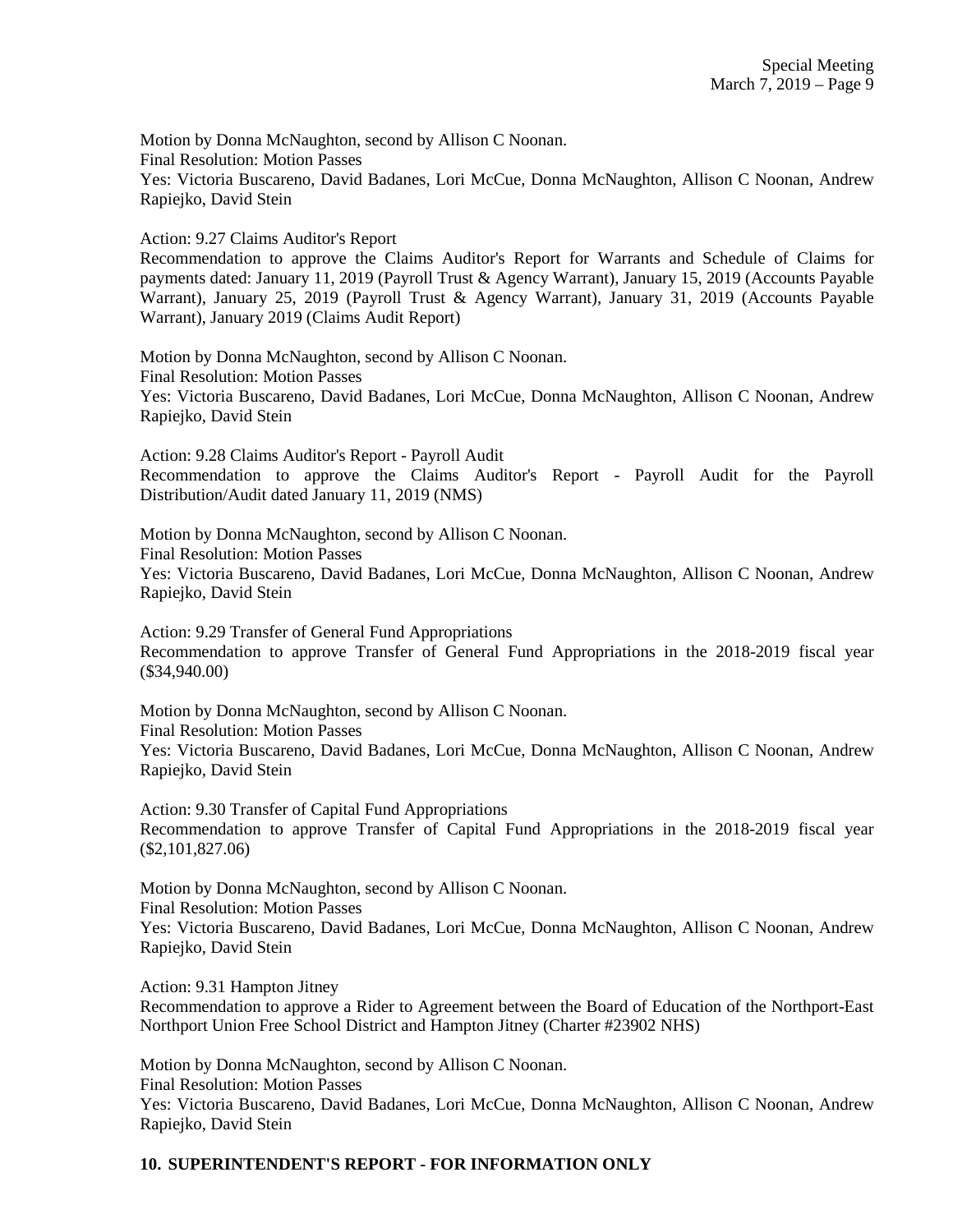Information: 10.01 Schedule H - Use of Facilities

Information: 10.02 Budget Transfers for the period January 30, 2019 - February 28, 2019 - As per Board Policy #6150 all transfers between salary codes up to \$25,000 and transfers between all other codes up to \$10,000 are to be reported to the Board of Education as an information item

#### **11. NEW BUSINESS**

Discussion: 11.01 NYSSBA State Budget Letter

Trustee Noonan requested that the Board send the letter from NYSSBA regarding the Governor's proposed Executive Budget to the local legislators and suggested a couple of additions to the letter. The Board reviewed the letter and agreed to send it to the local legislators.

Action: 11.01 NYSSBA State Budget Letter

Recommendation to authorize the Board President to sign the State Budget Letter to local legislators on behalf of the entire Board of Education.

Motion by Allison C Noonan, second by David Badanes. Final Resolution: Motion Passes Yes: Victoria Buscareno, David Badanes, Lori McCue, Donna McNaughton, Allison C Noonan, Andrew Rapiejko, David Stein

**12. ADJOURNMENT** - Board policy requires adjournment by 10:30 pm, unless meeting is extended by vote.

Information: 12.01 Upcoming Meetings

President Rapiejko reviewed the following upcoming meetings:

# PUBLIC HEARING ON REAL PROPERTY TAX EXEMPTION FOR QUALIFYING PERSONS WITH DISABILITIES AND QUALIFYING SENIOR CITIZENS Thursday, March 14, 2019 7:00 p.m.

William J. Brosnan School Cafeteria

SPECIAL MEETING TO DISCUSS PROPOSED BUDGET

Thursday, March 14, 2019 Immediately following Public Hearing on Real Property Tax Exemptions William J. Brosnan School Cafeteria Budget Discussion - Instruction, Technology, BOCES, Special Education

SPECIAL MEETING TO DISCUSS PROPOSED BUDGET Thursday, March 21, 2019 7:00 p.m. William J. Brosnan School Cafeteria Budget Discussion - Personnel & Benefits

SPECIAL MEETING TO DISCUSS PROPOSED BUDGET PRELIMINARY PUBLIC HEARING Thursday, March 28, 2019 7:00 p.m.